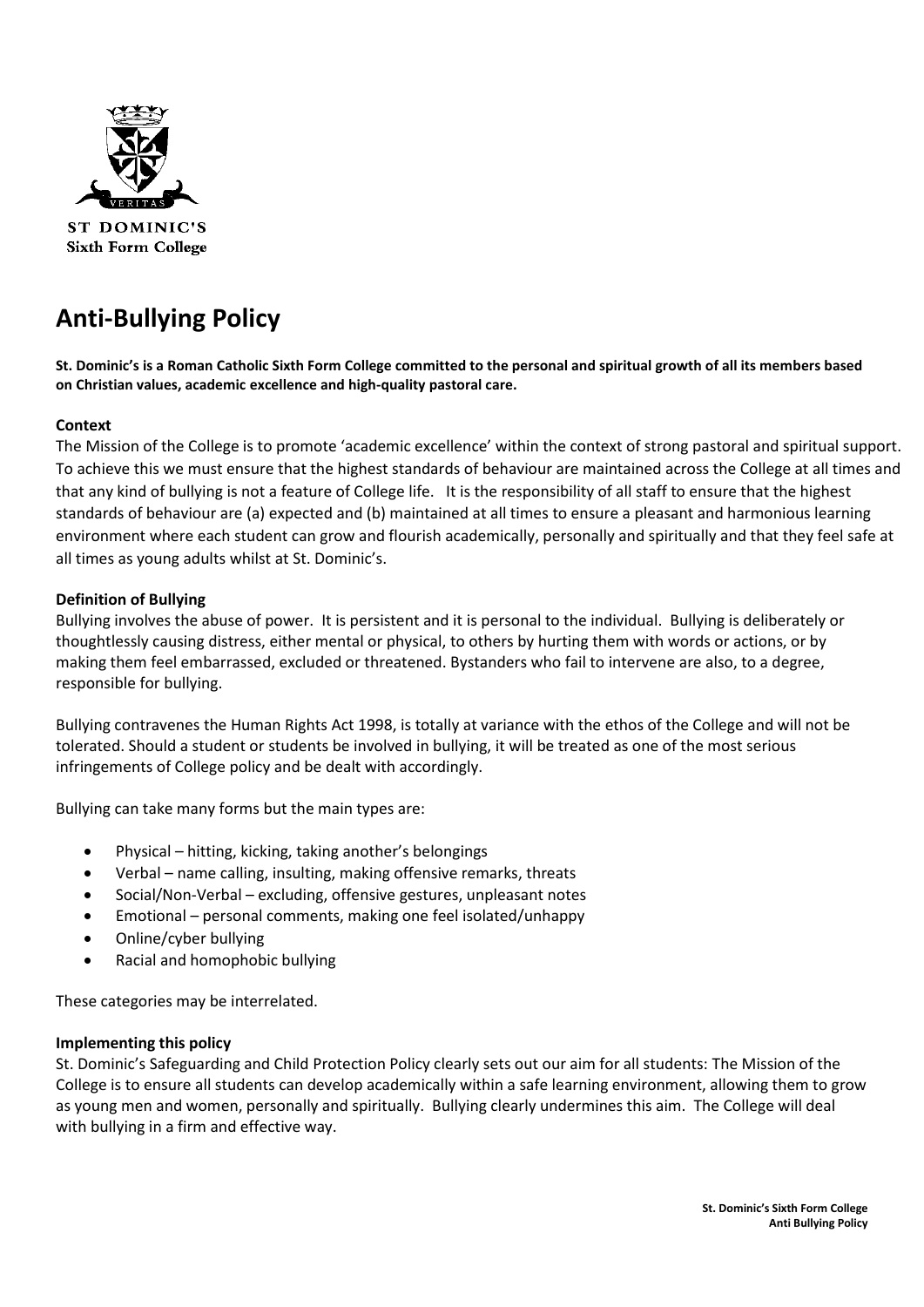In implementing this policy, the College will:

- stop the bullying behaviour
- rebuild relationships
- develop appropriate social skills and attitudes in the victims, perpetrators and bystanders of bullying
- implement the Equality Act 2010 which aims to eliminate discrimination & harassment, foster good relations between people who share a protected characteristic and those who do not, and to advance equality of opportunity between people who share a protected characteristic and those who do not. The protected characteristics specified are as follows: age (including children and young people), disability, gender reassignment, pregnancy and maternity, race, religion or belief, sex, sexual orientation, marriage and civil partnerships
- to promote and reinforce at every opportunity the Christian ethos of care and respect for the individual.

The College sets out to achieve these aims by:

- listening to and taking notice of complaints or reports of bullying
- resolving incidents of bullying by reconciling and educating those involved
- punishing those responsible for bullying where this is an appropriate and effective response
- ensuring that all students (and parents) see that bullying is not tolerated.

## **Roles and responsibilities**

Students who are being bullied are encouraged to tell a member of staff who will then follow up with the Director of Learning or a senior member of staff. Students will sometimes report a bullying incident to a friend in the first instance and the College encourages all students who have had something confided to them to report it immediately.

The College will do everything it can to put things right and to make sure there are no reprisals.

We are all responsible for our community and must act when we see its values undermined. There are no innocent bystanders in bullying and the College will expect students who witness or hear about bullying to report the matter.

Parents have a key role to play as well and the College would expect parents:

- to take what their children say to them seriously and to report concerns or suspicions of bullying to their son or daughter's Tutor
- to accept that the whole story may be quite complex with blurred recollections, circumstances and perceptions of what happened (in many cases bullying occurs between students who have recently been good friends)
- to trust the College to resolve matters according to the aims and methods stated in this policy; to seek information where they need it and to consider what the College has to say.

Parents who are not satisfied with the action that has been taken can refer the matter to a member of the Senior Leadership Team.